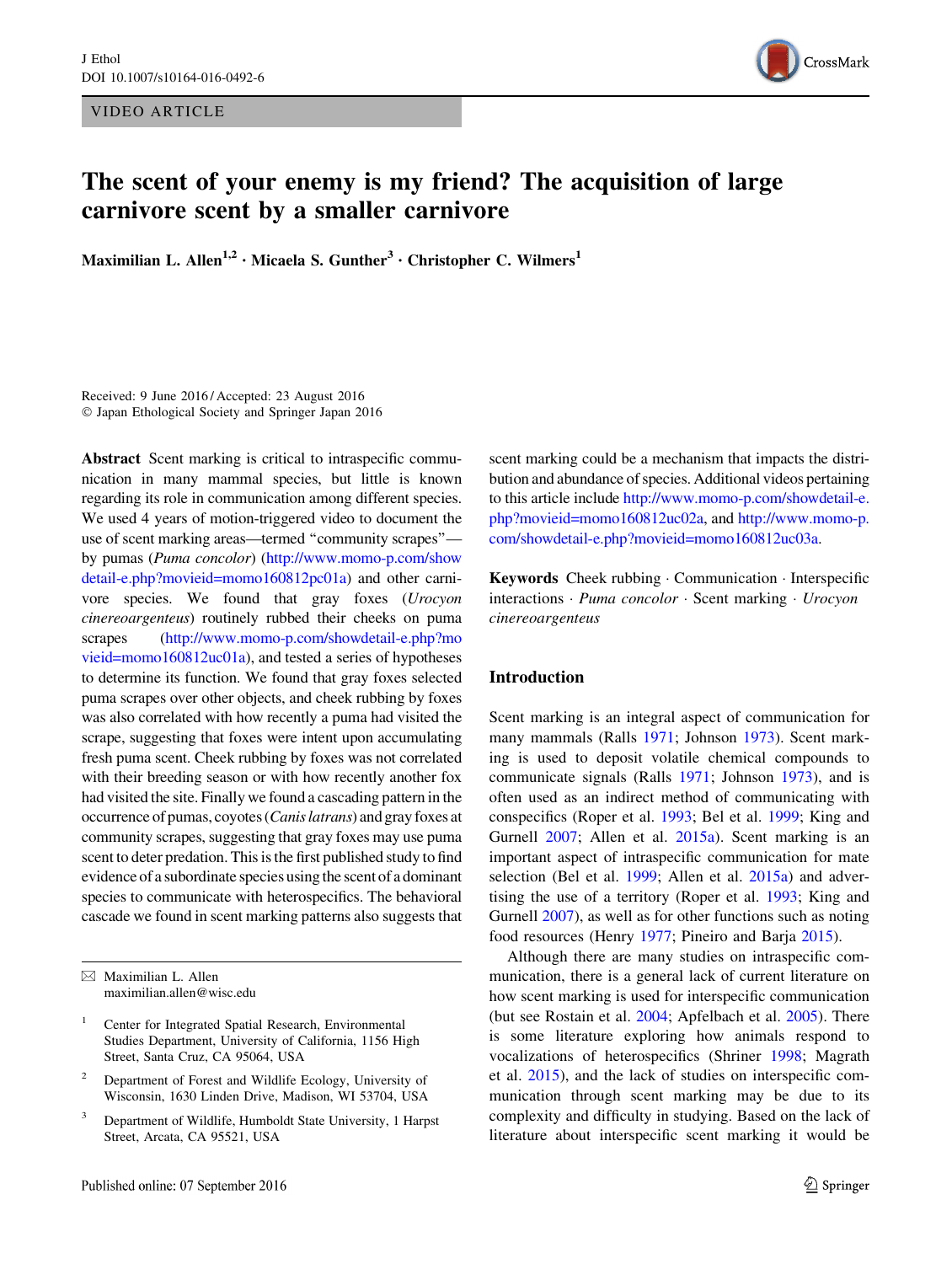reasonable to conclude that interspecific communication through scent marking does not frequently occur. It is more likely, however, that scent marking is an important aspect of interspecific interactions in mammal communities of which we remain remarkably unaware. Mammals within given communities are known to partition resources (Schoener [1974](#page-6-0)), and subordinate species avoid dominant ones both spatially and temporally (Ordiz et al. [2012](#page-6-0); Darnell et al. [2014;](#page-6-0) Wang et al. [2015\)](#page-6-0). Scent marking may be key to both partitioning resources and avoidance tactics, and it is therefore important to document instances of interspecific communication and scent marking to understand their functional and adaptive significance.

Over the course of 4 years, we documented gray foxes (Urocyon cinereoargenteus) visiting scent marking areas termed "community scrapes" (Allen et al. [2014\)](#page-6-0). Community scrapes are scent marking areas used by the carnivore guild (Allen et al. [2015a](#page-6-0)), including pumas (Puma concolor), who use the area for territorial marking and mate selection (Allen et al. [2014](#page-6-0), [2015a,](#page-6-0) [2016](#page-6-0)). Community scrapes are defined as the broader areas across which scent marking occurs, as opposed to the ''individual scrape'' created by an individual puma during a scent marking event (Allen et al. [2014\)](#page-6-0) (Fig. 1, [http://www.momo-p.com/showdetail-e.](http://www.momo-p.com/showdetail-e.php%3fmovieid%3dmomo160812pc01a)) [php?movieid=momo160812pc01a\).](http://www.momo-p.com/showdetail-e.php%3fmovieid%3dmomo160812pc01a)) The gray foxes we observed frequently used olfactory investigation and then left urine scent marks at these areas. Less frequently gray foxes exhibited cheek rubbing behavior, where they rubbed their cheek, jaw, and neck on puma individual scrapes or other nearby objects (Fig. 2, [http://www.momo-p.com/](http://www.momo-p.com/showdetail-e.php%3fmovieid%3dmomo160812uc01a) [showdetail-e.php?movieid=momo160812uc01a](http://www.momo-p.com/showdetail-e.php%3fmovieid%3dmomo160812uc01a)). The use of puma community scrapes for scent marking, and particularly the cheek rubbing behavior, by gray foxes suggests some aspect of interspecific scent marking was occurring. We could not find any reference in the literature to interspecific communication through cheek rubbing; thus we examined gray fox behavior of cheek rubbing on puma



view of the video is a community scrape



Fig. 2 A video of a *gray* fox exhibiting cheek rubbing behavior on an individual scrape made by a puma

individual scrapes further to evaluate its functional significance through testing a series of hypotheses.

Cheek rubbing, where an animal rubs its cheek, chin, neck, or shoulder on objects, is a form of scent marking that is infrequently documented compared to marking with urine or feces, but is nevertheless exhibited by many mammals (Reiger [1979;](#page-6-0) Mellen [1993](#page-6-0); Gosling and McKay [1990;](#page-6-0) Bel et al. [1999;](#page-6-0) Allen et al. [2014\)](#page-6-0). Some species, like marmots (Marmota marmota) primarily scent mark through cheek rubbing (Bel et al. [1999](#page-6-0)), and dominant rabbits (Oryctolagus cuniculus) were found to exhibit cheek rubbing more frequently than subordinate individuals (Mykytowycz [1965](#page-6-0)). These observations suggest that dominance can be exhibited through cheek rubbing as well as through other forms of scent marking. These species are easily observed, and the infrequency of documentation of cheek rubbing for many species could be due to the difficulty of observation; cheek rubbing could be of greater importance than generally recognized. Cheek rubbing releases compounds from the sebaceous gland, allowing the animal to deposit its scent on an object (Ralls [1971;](#page-6-0) Johnson [1973](#page-6-0)). At the same time, cheek rubbing provides the opportunity for an animal to accumulate scent from the environment onto itself (Johnson [1973](#page-6-0); Gosling and McKay [1990\)](#page-6-0).

We first determined baseline behavior for gray foxes at puma community scrapes and how this varied when they exhibited cheek rubbing. This included documenting their frequency of display of olfactory investigation and urine scent marking, and the duration of a visit during which they exhibited cheek rubbing behavior in contrast to times they did not. Next we generated two alternative hypotheses to evaluate the role interspecific communication played in this behavior; during cheek rubbing: (1) gray foxes may be depositing their own scent onto the substrate in order to compete with other conspecific individuals or advertise for Fig. 1 A video of a puma creating an individual scrape. The area in mates; alternatively  $(2)$  gray foxes may be transferring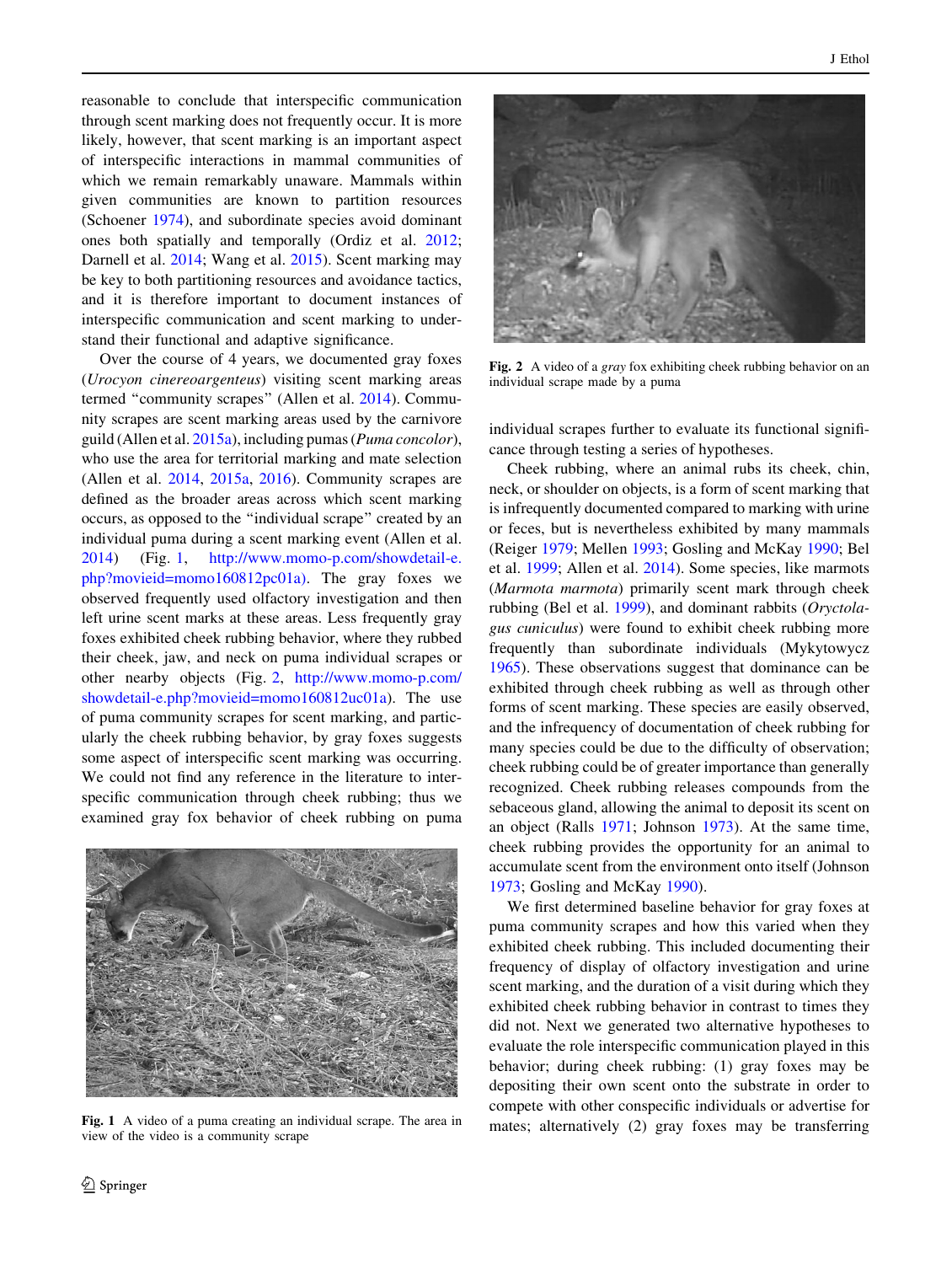puma scent onto themselves either for mate attraction or predator avoidance.

Canids and other carnivores are well known for rubbing themselves on various scents (Johnson [1973](#page-6-0); Gosling and McKay [1990\)](#page-6-0). If cheek rubbing behavior by gray foxes on puma individual scrapes is for mate attraction, we expected a significant peak in the display of this behavior in late winter to spring to coincide with the peak of the breeding season. Alternatively, gray foxes may rub puma scent onto themselves in order to dissuade predation by larger predators, including coyotes (Canis latrans) and bobcats (Lynx rufus). Smaller carnivores have been shown to increase caution and alter their feeding behavior when exposed to the scent of larger carnivores (Garvey et al. [2016\)](#page-6-0). If coyotes and bobcats exhibit caution when exposed to puma scent, gray foxes may be able to deter intraguild predation by applying puma scent to themselves and potentially causing a coyote or bob cat to hesitate in an attack and allow the gray fox to escape.

We tested the following predictions: if gray foxes are depositing scent, they should be cheek rubbing on other available objects as much as on puma individual scrapes. In addition, because scent is ephemeral, if gray foxes were depositing scent to communicate to conspecifics, we expected the exhibition of cheek rubbing behavior to have a significant positive relationship with how recently a gray fox had visited, because they were likely responding to the most recent visit of a conspecific. Alternatively, if gray foxes aimed to acquire puma scent, we predicted that greater than 50 % of the objects on which they cheek rubbed should be puma individual scrapes. We further expected that gray fox cheek rubbing would have a significant positive relationship with how recently a puma created the individual scrape, because they would be trying to accumulate the puma scent before it dissipated. Testing whether cheek rubbing behavior is for predation avoidance is more difficult, as we could not directly test the success of such a strategy. Therefore, we instead tested for differences in the relative abundance of the four carnivore species (gray fox, bobcat, coyote, puma) at community scrapes, in order to assess whether or not puma scent dissuaded bobcats and coyotes from using these areas, and whether our predation avoidance hypothesis was worth follow-up study in the future.

## Materials and methods

#### Study area

We conducted our study in a  $1700 \text{ km}^2$  area in the Santa Cruz Mountains, including parts of Santa Cruz, San Mateo, and Santa Clara Counties of California. Detailed descriptions of the study area are available from Wilmers et al. [\(2013](#page-6-0)) and Allen et al. [\(2014](#page-6-0)). The study area was bounded by the Pacific Ocean to the west, the cities of San Francisco and San Jose to the north, and Highway 101 to the east. An arterial highway (Highway 17) bisected the study area. Major habitat types in the study area varied with distance from the coast, and included coastal scrub, annual grassland, redwood (Sequoia sempervirens) forest, and chaparral. Elevation ranged from sea level to 1155 m. The climate is best described as mild Mediterranean, with the majority of rainfall occurring from November to April.

#### Compliance with ethical standards

The data collected in this manuscript were obtained through non-invasive methods, and no animals were handled, drugged, or harmed during the course of the study. All protocols were performed within the guidelines set by the University of California and the American Society of Mammalogists. The authors have no known conflicts of interest.

### Field methods

We documented 299 puma community scrapes from 2008 to 2015 using a custom algorithm to find potential community scrapes followed by field visits to confirm or deny (Allen et al. [2014\)](#page-6-0). We then set up motion-triggered video cameras with infrared flash (Bushnell Trophy Cam, Overland Park, KS) at 26 spatially independent community scrapes from 2011 to 2015. We programmed the cameras to record a 60-s video every time motion was detected with a 1-s refractory period. We documented the date, time, and duration of visits by gray foxes, pumas, bobcats, and coyotes to community scrapes. For visits by gray foxes, we also documented the display of: cheek rubbing (where the gray fox rubbed its cheek and chin back and forth on an object), olfactory investigation (noted by its nose being within one head length of the object), and urine scent marking (where the fox squatted or lifted its leg and urinated on an object).

#### Statistical analyses

We used program R version 3.1.1 (R Core Team [2015](#page-6-0)) for our statistical analyses, and in each statistical test, we considered  $p < 0.05$  to be statistically significant.

We first summarized baseline behavior data in order to lay a foundation for understanding unique behaviors in gray foxes. We tested whether gray foxes performed different behaviors when exhibiting cheek rubbing at a community scrape than when they did not exhibit the behavior during a visit. We first used a two-tailed *t*-test (Sokal and Rohlf [1987\)](#page-6-0) to determine if the duration of a visit was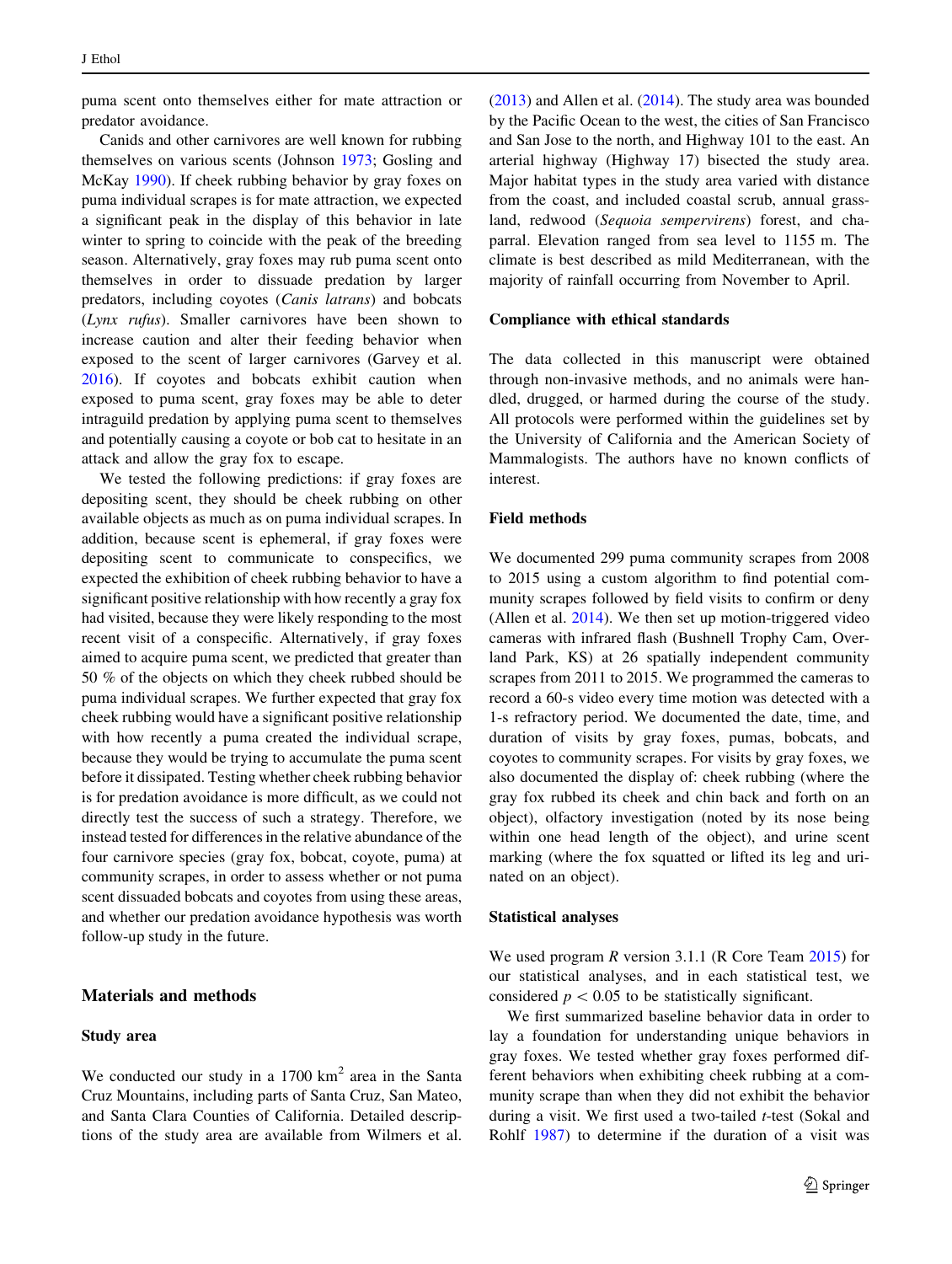longer when exhibiting cheek rubbing behavior as opposed to none. Due to the lack of normality we first log-transformed the data to meet the assumptions of the t-test. We then used  $2 \times 2$  chi-square tests (Sokal and Rohlf [1987](#page-6-0)) to determine if olfactory investigation and urine scent marking were more frequently displayed during visits when foxes exhibited cheek rubbing as compared to when they did not.

We tested two predictions to distinguish whether gray foxes were more focused on depositing their scent onto the substrate or applying puma scent onto themselves. If gray foxes are cheek rubbing to deposit scent, they should be equally as likely to cheek rub on other objects as they would be on puma individual scrapes. We used a  $2 \times 2$ chi-square test to analyze the selection of each given object compared to puma individual scrapes. Second, if gray foxes aimed to acquire puma scent, we suggest that greater than 50 % of the objects they cheek rub on should be puma individual scrapes. We used a  $2 \times 2$  chi-square test to analyze observed values against expected values of cheek rubbing on puma individual scrapes.

To test whether the exhibition of cheek rubbing behavior was positively correlated with how recently a gray fox had visited a community scrape (depositing scent), or with how recently the puma created an individual scrape (acquiring scent), we used a generalized linear model (GLM) with a binomial link, with fox cheek rubbing or not as our binomial dependent variable, and the number of days since a fox or puma visited as our respective independent variables.

To test whether fox cheek rubbing behavior is exhibited for mate attraction purposes, we used analyses of variance (ANOVA) (Sokal and Rohlf [1987](#page-6-0)) to determine whether gray fox visitation or cheek rubbing varied among seasons. Seasons were defined as four equal time periods based on the Julian calendar: spring, summer, winter, fall. We tabulated the number of visits and cheek rubbing events in each season, after excluding seasons with  $\leq 60$  days of monitoring, and then log transformed each of the datasets to meet the assumptions of the ANOVA.

To test whether the acquisition of puma scent was for predation avoidance we tested for differences in the relative abundance of the four carnivores at community scrapes. We calculated the relative abundance (RA) of pumas, coyotes, bobcats, and gray foxes at each community scrape as

$$
RA = n \times 100/D,
$$

where  $n$  is the total number of visits recorded for each species and  $D$  is the number of days the community scrape was monitored. We used an ANOVA to test for differences in abundance, using relative abundance as the dependent variable and species as the independent variable, after first log transforming RA to meet the assumptions of the

ANOVA. We then performed post hoc Tukey tests to determine where significant differences existed (Sokal and Rohlf [1987](#page-6-0)).

## **Results**

#### **Overview**

We documented gray foxes exhibiting cheek rubbing during 92 out of 903 (10.2 %) visits across our 4 years of observations. When exhibiting cheek rubbing, gray foxes performed a mean of 3.9 ( $\pm$ 0.3 SE) back and forth movements, over a mean duration of 11.4  $(\pm 1.1 \text{ SE})$  s. The duration of visits when exhibiting cheek rubbing was  $37.9$  ( $\pm$ 2.2) s, significantly longer than the 15.2 ( $\pm$ 0.6) s for visits when not exhibiting cheek rubbing ( $t_{821} = 10.90, p \lt 0.0001$ ).

Gray foxes exhibited olfactory investigation at 100 % of visits that included cheek rubbing, significantly more frequently than the 65.2 % at visits that did not include cheek rubbing  $(\chi_1^2 = 31.87, p < 0.0001)$ . Gray foxes deposited urine scent marks during 72.5 % of the visits when they exhibited cheek rubbing, significantly more frequently than the 34.4 % of visits that did not include cheek rubbing  $(\chi_1^2 = 33.95, p < 0.0001)$ . There appeared to be a sequence of events when cheek rubbing was involved, whereby the fox first investigated the puma's individual scrape, followed by cheek rubbing, then sometimes urination on or near the puma individual scrape (Fig. [3](#page-4-0), [http://www.momo-p.com/](http://www.momo-p.com/showdetail-e.php%3fmovieid%3dmomo160812uc02a) [showdetail-e.php?movieid=momo160812uc02a](http://www.momo-p.com/showdetail-e.php%3fmovieid%3dmomo160812uc02a)).

Gray foxes performed cheek rubbing on the ground  $(n = 12)$ , a bobcat individual scrape  $(n = 1)$ , and a shrub  $(n = 1)$ , as well as on puma individual scrapes  $(n = 78)$ (Fig. [4\)](#page-4-0). Across all documented cheek rubbing events, gray foxes performed cheek rubbing on puma individual scrapes 84.7 % of the time, significantly more frequently than on other objects ( $\chi_3^2 = 141.53$ ,  $p < 0.0001$ ), and significantly more than would be predicted by chance  $(\chi_1^2 = 23.32,$  $p<0.0001$ ).

## Gray fox cheek rubbing in relation to recent visits by other gray foxes or pumas

The exhibition of cheek rubbing was negatively related to how recently a gray fox had visited ( $z_{821} = 2.28$ ,  $p = 0.02$ ) (Fig. [5a](#page-4-0)). Visits where gray foxes exhibited cheek rubbing were a mean 13.4  $(\pm 1.7 \text{ SE})$  days since a fox visited, while visits where they did not exhibit cheek rubbing were a mean of 11.3 ( $\pm$ 0.6) days since a fox visited. The exhibition of cheek rubbing by foxes was positively related to how recently a puma had visited ( $z_{817} = 6.52$ ,  $p < 0.0001$ ) (Fig. [5b](#page-4-0)). Visits where gray foxes exhibited cheek rubbing were a mean 8.0  $(\pm 1.4$  SE) days since a puma visited,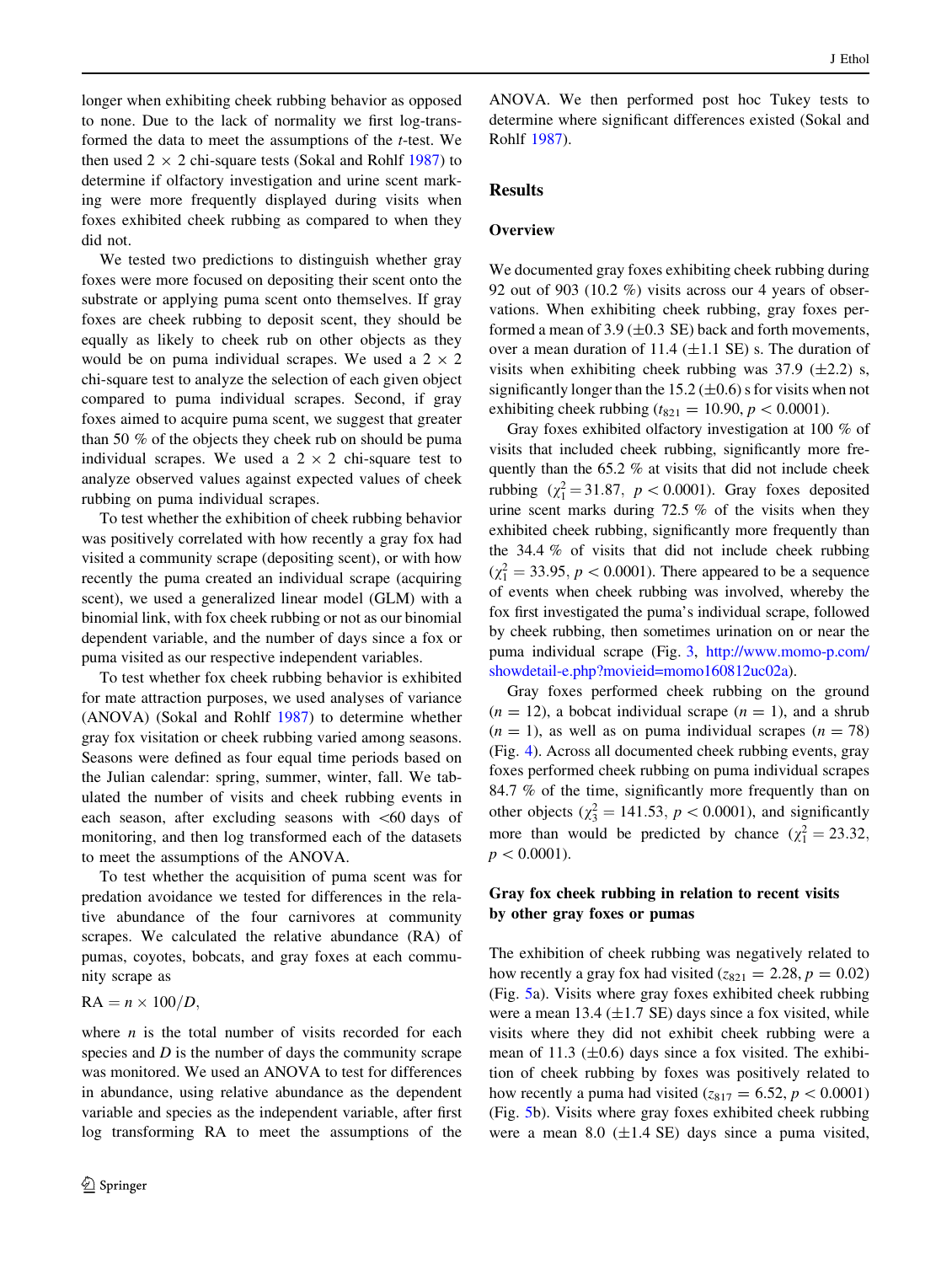<span id="page-4-0"></span>

Fig. 3 A video showing a typical sequence of events when cheek rubbing was exhibited. The fox first investigates the puma's individual scrape, follows this by cheek rubbing, and then sometimes urinates on or near the puma individual scrape



Fig. 4 Percentage of objects gray foxes performed cheek rubbing on different substrates ( $n = 92$  cheek rubbing events)

while visits where they did not exhibit cheek rubbing were a mean of 20.5  $(\pm 0.7)$  days since a puma visited. The outlier visit that was  $80+$  days since a puma visited was the instance of a gray fox cheek rubbing on the shrub.

#### Seasonality and relative frequency of predator visits

We did not find variation among seasons for either visitation  $(F_{3,201} = 1.219, p = 0.3)$  or cheek rubbing  $(F_{3,201} = 0.987, p = 0.4)$  by gray foxes. Visitation ranged from 3.11 ( $\pm$ 0.56 SE) visits in autumn to 3.77 ( $\pm$ 0.77) visits in winter. Cheek rubbing ranged from occurring in 0.24 ( $\pm$ 0.12) visits in summer to occurring in 0.59 ( $\pm$ 0.19) visits in spring.

In testing for predation avoidance, we recorded 1188 visits by pumas  $(RA = 19.97)$ , 22 visits by coyotes  $(RA = 0.48)$ , 446 visits by bobcats  $(RA = 9.51)$ , and 903 visits by gray foxes  $(RA = 18.19)$ . There was a clear difference in the relative abundance of the four species



Fig. 5 The relationship between cheek rubbing and recent visits by gray foxes (a) and pumas (b). Visits are scaled to double at each time interval to limit the size of the figure

 $(F_{3,100} = 84.18 \, p < 0.0001)$ . Both coyotes and bobcats were less abundant than pumas ( $p_{\text{covote}} < 0.0001$ ,  $p_{\text{bob}}$ - $_{\text{cat}} = 0.0014$ ). Coyotes were also less abundant than gray foxes ( $p < 0.0001$ ), while bobcats were not significantly so  $(p = 0.1686)$ . Gray foxes and pumas were not significantly different in abundance ( $p = 0.3143$ ).

#### **Discussion**

## Is cheek rubbing by gray foxes for depositing or accumulating scent?

Our results suggest that the adaptive significance behind gray fox cheek rubbing behavior is to acquire scent from puma individual scrapes. Because most scent marking is directed at conspecifics (Roper et al. [1993](#page-6-0); Bel et al. [1999](#page-6-0); King and Gurnell [2007](#page-6-0); Allen et al. [2015a\)](#page-6-0), it was surprising that cheek rubbing by gray foxes had a significant negative relationship with how recently a gray fox had visited. Instead, our results suggest that gray foxes seek out puma community scrapes, and perform cheek rubbing at these areas disproportionately on puma individual scrapes. More specifically, 85 % of cheek rubbing events were performed on puma individual scrapes, and cheek rubbing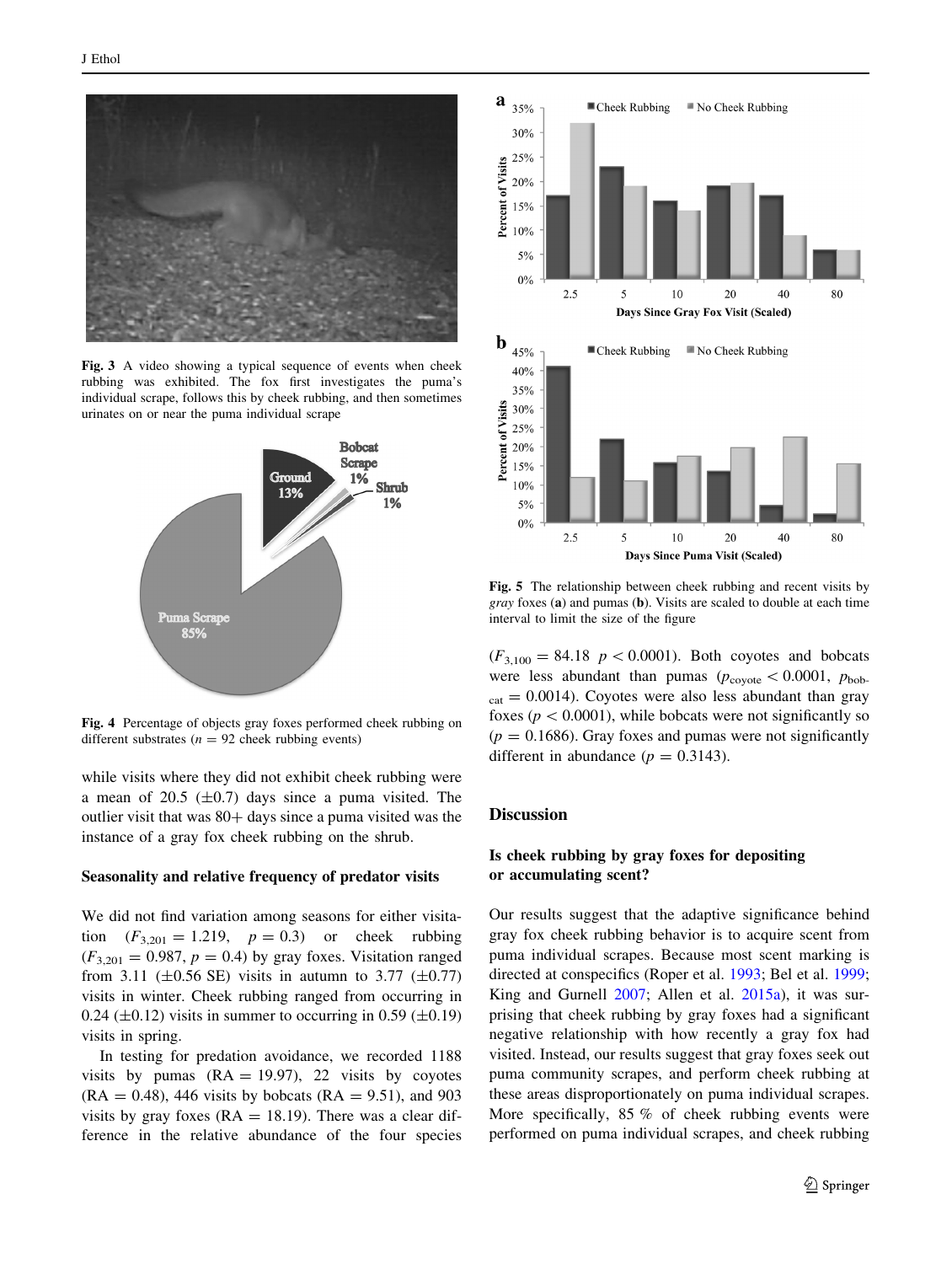had a significant positive relationship to how recently a puma had created the individual scrape. Species are known to use the vocal communications of other species for their benefit (Hughes et al. [2012;](#page-6-0) Magrath et al. [2015](#page-6-0)), but this is the first documentation of a species applying the scent from another species onto themselves for their own benefit.

Gray foxes exhibited selection of puma individual scrapes for the performance of cheek rubbing behavior, but mammals often use different forms of scent marking to provide different stimuli (Ralls [1971\)](#page-6-0), and there may be other instances when gray foxes use cheek rubbing to deposit scent in order to communicate with conspecifics. Also, our study was focused on puma community scrapes; if we had recorded gray fox cheek rubbing behavior in other areas, we might have found a higher rate of cheek rubbing on other objects. The next leading object for cheek rubbing after puma individual scrapes was the ground; however, the ground may have been over-represented, as we likely did not document or confirm every previous puma visit or individual scrape, and some instances we attributed to marking on the ground had the visual characteristics of a puma individual scrape. There are many potential reasons for cheek rubbing (e.g., Gosling and McKay [1990\)](#page-6-0), and future research could be performed to determine whether this is the only use of gray fox cheek rubbing or whether they perform cheek rubbing for other purposes and on other objects.

## Is cheek rubbing by gray foxes for mate choice or predator avoidance?

Cascading patterns in the abundance of carnivores, particularly among canines, are known to occur (e.g., Levi and Wilmers [2012](#page-6-0)). Wang et al. [\(2015\)](#page-6-0) found a site-specific cascading pattern in the activity patterns of pumas, coyotes and gray foxes, while Allen et al. [\(2015b\)](#page-6-0) found a cascading pattern in the feeding of carnivores at puma kills. We found a similar cascading pattern in the relative abundance of carnivores at puma community scrapes. Cheek rubbing may be a behavioral response used by gray foxes to deter or escape predation from coyotes and bobcats, as smelling like a large carnivore may deter predation events by meso carnivores long enough for the gray fox to escape (e.g., Garvey et al. [2016](#page-6-0)). This may be a particular advantage for gray foxes, as their main predation avoidance technique is tree climbing (Fritzell and Haroldson [1982\)](#page-6-0) (Fig. 6, [http://www.momo-p.com/](http://www.momo-p.com/showdetail-e.php%3fmovieid%3dmomo160812uc03a) [showdetail-e.php?movieid=momo160812uc03a](http://www.momo-p.com/showdetail-e.php%3fmovieid%3dmomo160812uc03a)), and hesitation by a larger predator may give the gray fox time to escape into a tree. The giving up densities (GUP) of prey increase in response to predator scent (Bytheway et al. [2013](#page-6-0)), and the same may be true of carnivores avoiding larger carnivores. This behavior is likely to be most beneficial against larger predators that are smell-dominant, such as coyotes, and we found that gray foxes visited community scrapes 38 times



Fig. 6 A video of a gray fox using its tree climbing ability to escape predation by a bobcat

more frequently than coyotes, suggesting that coyotes avoid community scrapes and puma scent, while gray foxes do not. These findings suggest our hypothesis of cheek rubbing being for predation avoidance is worth follow-up work with studies that can directly test the success of such a tactic.

The lack of seasonality in cheek rubbing behavior and the negative relationship with how recently a gray fox had visited suggest that the acquisition of puma scent was not for mate attraction. The main purposes of scent marking are thought to be for intraspecific territorial marking (Roper et al. [1993](#page-6-0); King and Gurnell [2007](#page-6-0)) and mate attraction (Bel et al. [1999](#page-6-0); Allen et al. [2015a](#page-6-0)). The cheek rubbing performed by gray foxes on puma individual scrapes seems to deviate from this norm, as it appears the gray foxes are accumulating puma scent rather than depositing their own. The lack of seasonality may in part be because gray foxes consort in pairs throughout the year (Fritzell and Haroldson [1982\)](#page-6-0). For example, scent marking is thought to strengthen pair bonds, and cheek rubbing may also serve this purpose.We also did not know the sexes of the foxes performing the cheek rubbing, and this could be a confounding factor, as cheek rubbing is thought to be more prevalent in male mammals (Gosling and McKay [1990](#page-6-0)). Performing these tests with tagged individuals may shed further light on the pattern, both in discerning patterns for individuals, as well as different sexes.

## **Conclusions**

The mechanisms and importance of scent marking for interspecific interactions are currently underrepresented in the literature. Scent marking is an integral part of the behavioral ecology of many mammals (Mellen [1993](#page-6-0); Rostain et al. [2004;](#page-6-0) Allen et al. [2016\)](#page-6-0), but we have little knowledge of how interspecific scent marking functions. Previous research on interspecific scent marking is sparse, but generally animals are thought to investigate other